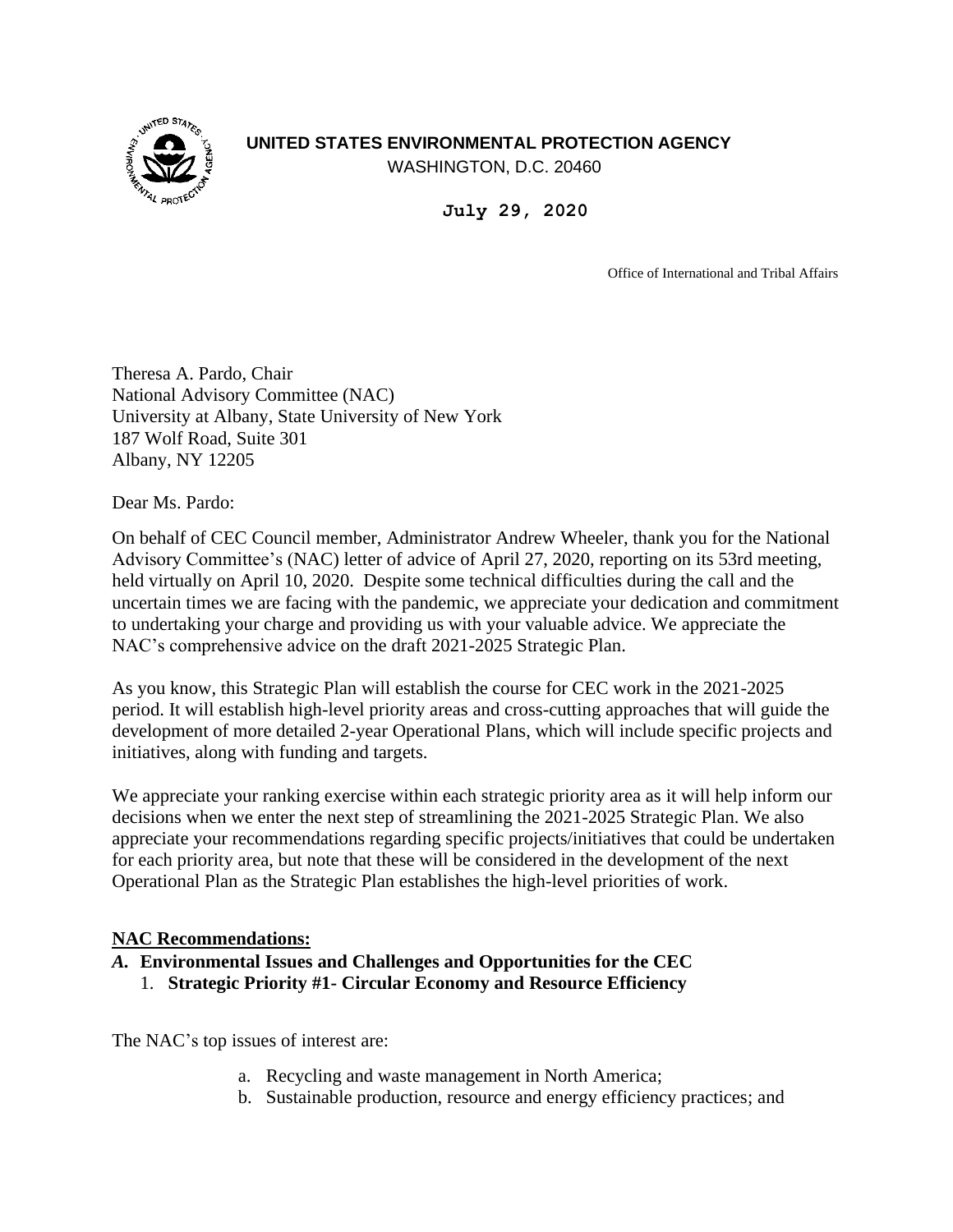c. Plastics and micro plastics

We thank you for identifying the top issues of interest for the NAC. We agree that cooperation regarding information exchange (best practices, data and scientific information) will be an integral part of implementing work under this priority.

Regarding the ranking of priority areas, the Parties have made the decision not to rank the issues of interest under each priority area as the plan will comprise a 5-year period and opportunities for implementation may vary. As mentioned above, projects addressing issues in the Strategic Plan will be specified and described in Operational Plans.

# **2. Strategic Priority #2- Clean Air, Land and Water**

The NAC's top issues of interest are:

.

- a. Air quality;
- b. Fresh water science, data and management; and
- c. Pollutant release data and information

Thank you for your recommendation to use health-based standards as we plan and implement our work. We agree that considering health standards should continue to be a component of our decision making.

## **3. Strategic Priority #3- Shared Ecosystems and Species**

The NAC's top issues of interest are:

- a. Priority migratory species;
- b. Connected and priority habitats; and
- c. Sustainable management of coastal and marine ecosystems

We thank you for identifying the top issues of interest for the NAC. We agree that we should aim to undertake actions that focus on high-impact change with a common understanding on the needs.

Regarding issues involving the Tijuana River Valley, EPA will be addressing the transboundary water flow issues and sewage pollution infrastructure needs through our US-Mexico binational efforts. These efforts will involve eligible public entities as described in Section 821 of the USMCA implementing legislation. Within EPA, the Office of Water's Border Water Infrastructure Program and the Office of International and Tribal Affairs' US-Mexico Border Program are collaborating with the appropriate stakeholders to fulfill the Administrator's directive when the USMCA enters into force.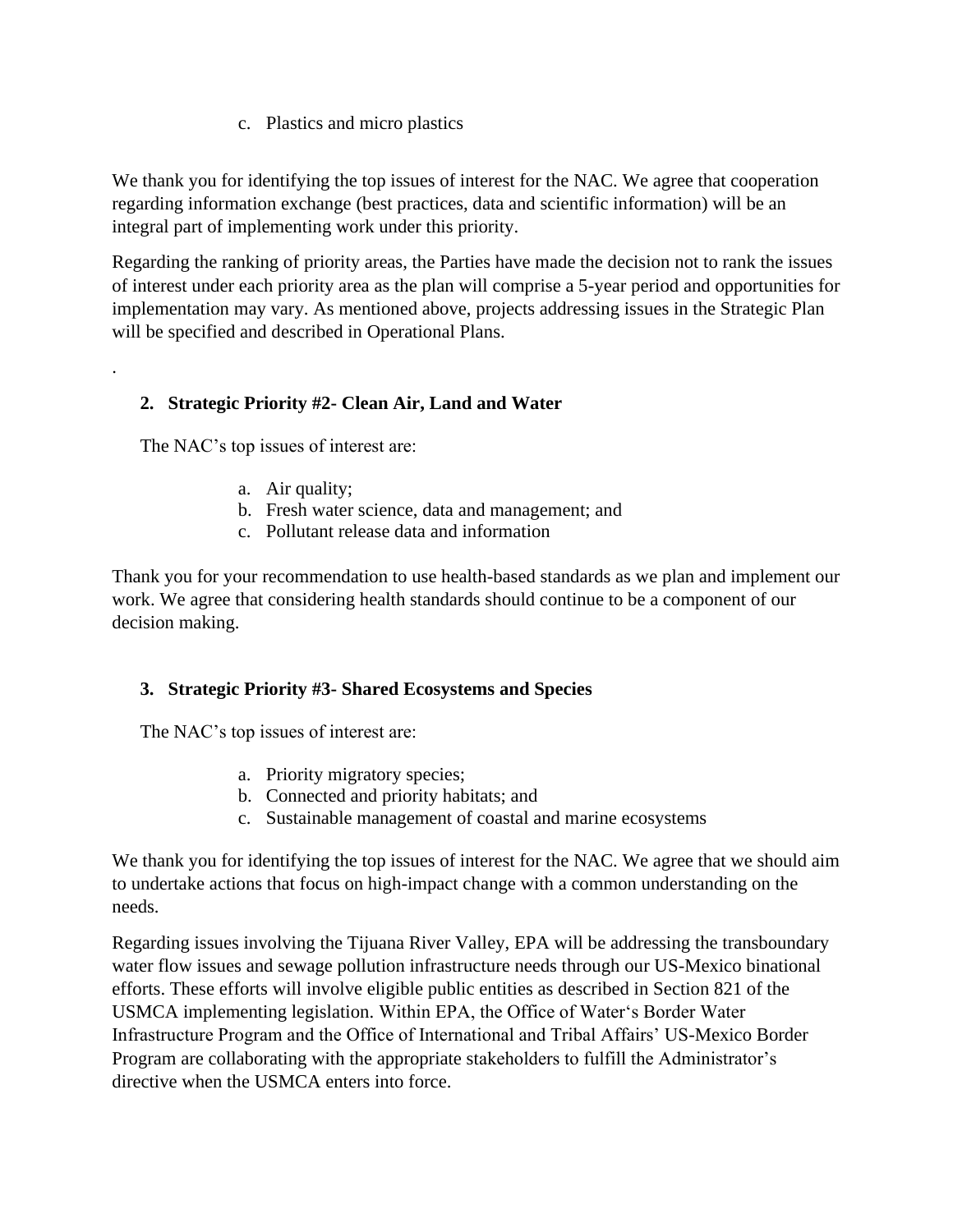## **4. Strategic Priority #4- Resilient Communities**

The NAC's top issues of interest are:

- a. Sustainable cities;
- b. Remote, coastal and indigenous communities; and
- c. Resilience of food production sectors

Thank you for identifying the issues that are of highest priority to the NAC. We appreciate your feedback regarding the inclusion of extreme weather events within the existing priorities identified.

## **5. Strategic Priority #5- Effective Enforcement of Environmental Laws**

The NAC's top issues of interest are:

- a. Illegal trafficking and traceability of CITES (Convention on International Trade in Endangered Species) species;
- b. Illegal trafficking of HFCs; and
- c. Transboundary movements of hazardous wastes

Thank you for identifying the issues that are of highest priority to the NAC under this priority. As mentioned above, the Parties will not be ranking the issues of interest within the Strategic Plan, but will make those determination when developing Operational Plans.

## *B.* **How can the CEC amplify its work through partnerships in North America?**

Regarding your advice on increasing awareness of CEC grant opportunities, the CEC is working on improving and streamlining its outreach and communications efforts with the aim of enhancing the availability of materials and opportunities for public participation with a new communications strategy. We will also analyze opportunities to develop partnerships with various stakeholders as we implement new projects and initiatives.

### *C.* **Where in this Strategic Plan do you see opportunities for enhanced roles for stakeholders and citizens?**

Concerning your advice regarding youth engagement, we look forward to determining potential collaborative partnerships to implement CEC work as we prepare Operational Plans with specific projects and initiatives. Thank you for your suggestions regarding potential partners.

On the recommendation to establish stakeholder groups in Canada and Mexico similar to the NAC and GAC, that decision is made individually by each country.